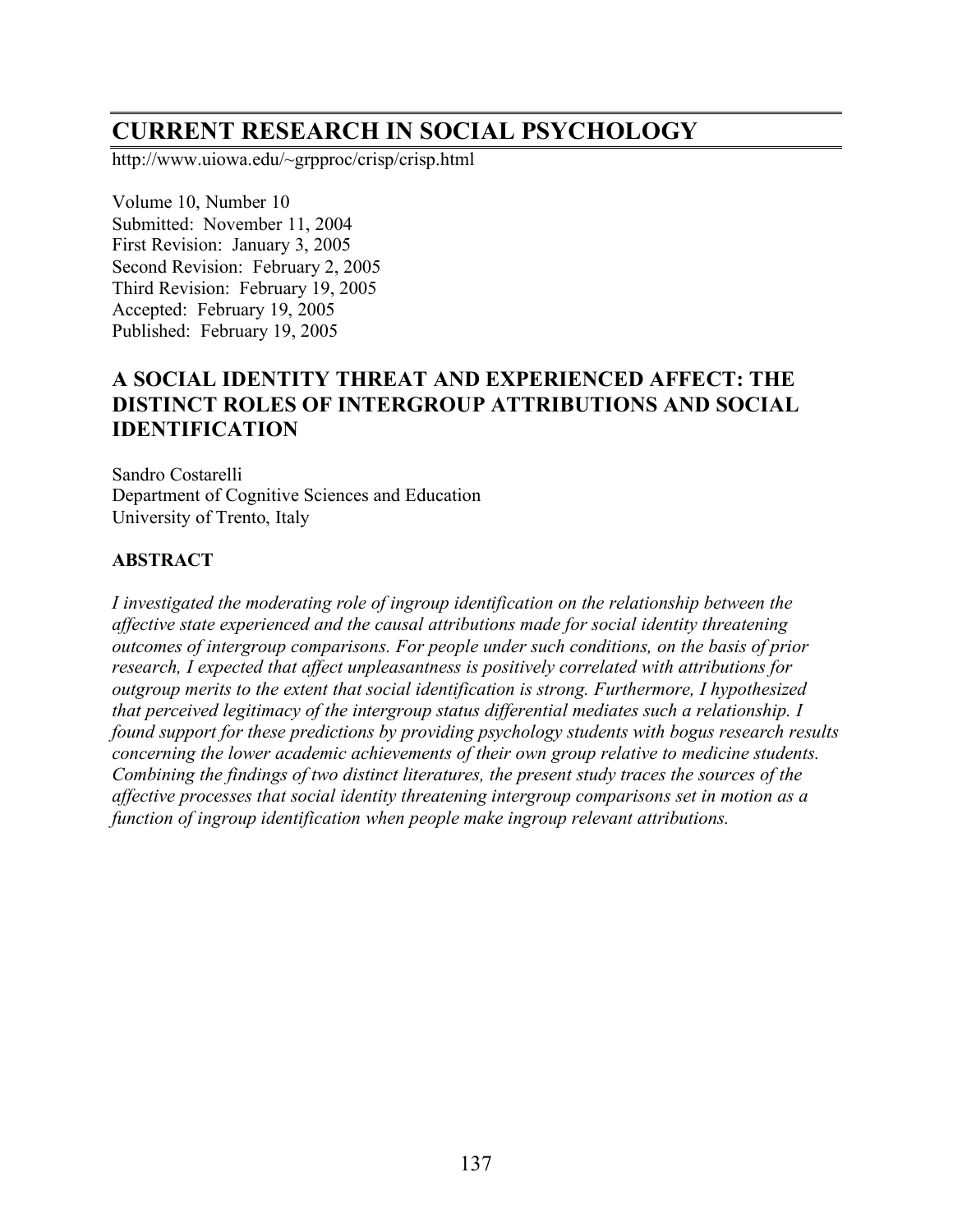#### **INTRODUCTION**

Perceived threat to social identity (Breakwell, 1986) is a construct that dates back to even research conducted by Sherif (cf. Costarelli, 2003). This psychological state follows from the acknowledgement that the ingroup compares negatively with a relevant comparison group (for reviews, see Branscombe, Ellemers, Spears, & Doosje, 1999; Ellemers, Spears, & Doosje, 2002). Seeking and maintaining a positive self concept determines how people value the social groups to which they hold membership (Tajfel & Turner, 1986). Hence, consistent with such motivational character of the social identity value principle (Tajfel & Turner, 1986), contrasting the performance levels of the ingroup with those of a relevant outgroup has self evaluative implications (cf. Goethals & Darley, 1987). This idea is consistent with research supporting the argument that social identity threatening intergroup comparisons can have affective consequences (for a review, see Brewer & Brown, 1998). Specifically, this work has shown that these are pleasant or unpleasant depending on whether comparison outcomes are relatively favorable or unfavorable for the ingroup, respectively (after Lang, Bradley, & Cuthbert, 1998).

Among others, Ouwerkerk and Ellemers (2002) have recently suggested that an underresearched issue in this area is the potentially important role played by causal attributions (Weiner, 1985, 1986). Accordingly, I designed the current study to investigate this issue. Unlike previous work on causal attribution processes in intergroup contexts (e.g., on the group-serving attributional bias; for a review, see Hewstone, 1990), a novel aspect of the present study is that I treat attributions as independent rather than dependent variables.

On the one hand, all group members are not equally likely to be to be motivated to maintain a relatively positive view of their own group (Brewer & Kramer, 1985; Turner, 1978). Research has pointed to the importance of ingroup identification as an input variable in this respect. Specifically, under relative value threatening intergroup comparisons, such a differential motivation to maintain a positive view of the ingroup as a function of ingroup identification has been found to elicit stronger unpleasant affect in higher ingroup identifiers than in lower identifiers (e.g., Ellemers, Kortekaas, & Ouwerkerk, 1999; McFarland & Buehler, 1995; Wann & Branscombe, 1993; for reviews, see Branscombe et al., 1999; Ellemers et al., 2002). Accordingly, attributions for relatively negative outcomes of intergroup comparisons should only evoke negative affective responses to the extent that one identifies with the ingroup (cf. Ellemers & Barreto, 2001). Based on these considerations, in the present work, I test the potential moderating role played by ingroup identification on the expected affective consequences of intergroup attributions under social identity threat.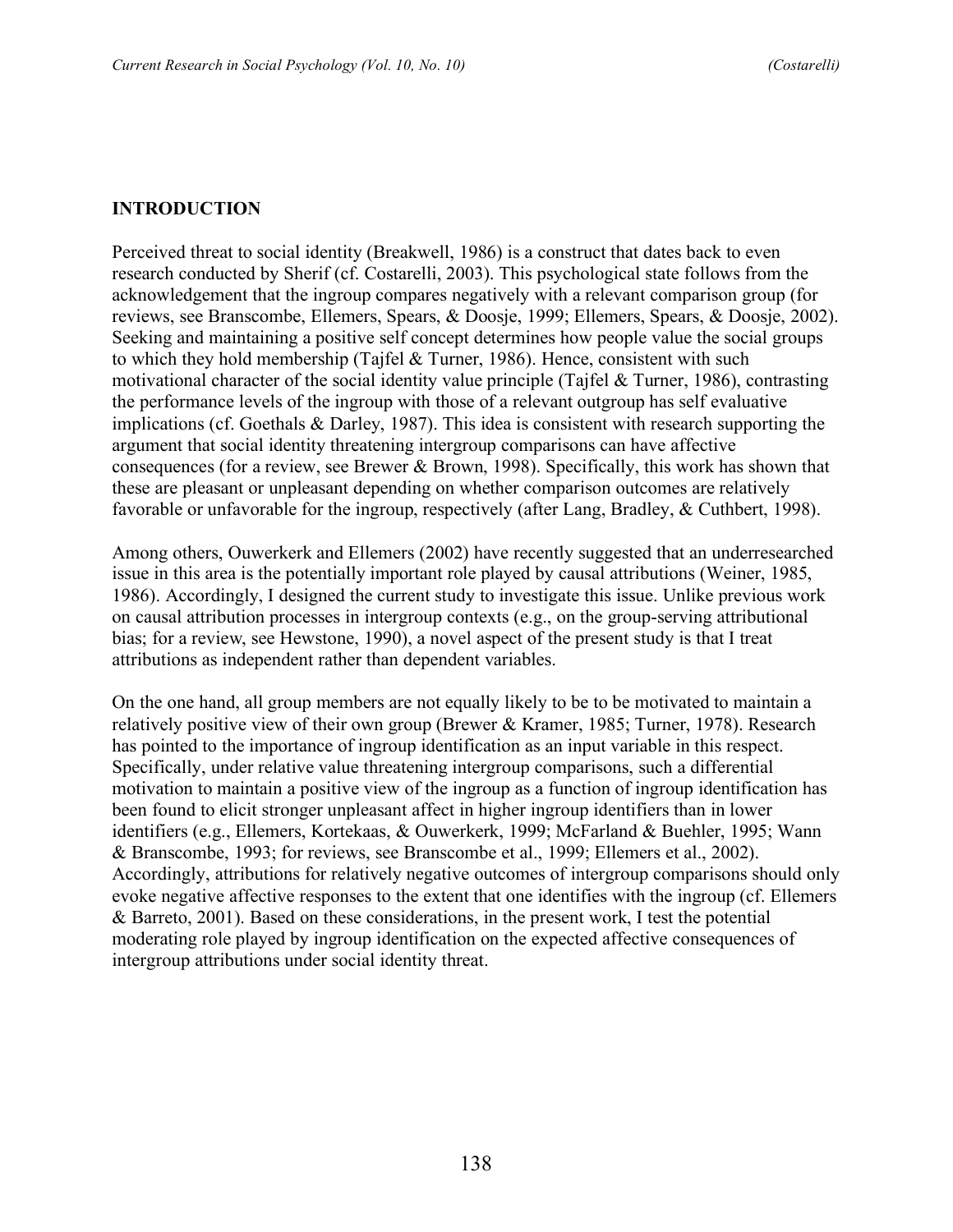On the other hand, social identity theory (Tajfel & Turner, 1986) predicts perceived legitimacy of intergroup status differences to be an important determinant of group-based emotions (for a review, see Ellemers & Barreto, 2001). Specifically, research has found the effects of acknowledging the lower status of the ingroup relative to a relevant comparison outgroup to be stronger when one views such status differential as being illegitimate, compared to when one considers it as being legitimate (e.g., Ellemers, Wilke, & Van Knippenberg, 1993; Kawakami & Dion, 1993). In this latter case, people views the intergroup status differential as reflecting social reality (i.e. actual differences in the standing of the groups on a relevant comparison dimension). Accordingly, I also predicted that following attributions for ingroup unfavorable outcomes of intergroup comparisons, perceived legitimacy of such a status differential would mediate the hypothesized positive relationship between causal attributions to outgroup merits and following unpleasant affect that should only be experienced at relatively higher levels of ingroup identification.

## **METHOD**

#### **Overview and Participants**

Prior research on the consequences of intergroup threat has often made use of the traditionally intense rival relationship between psychology and medicine students (e.g., Cadinu & Reggiori, 2002). Based on this, in the present study, I operationalized intergroup threat by means of threatening bogus information. Specifically, its content regarded the relatively negative stereotype of psychology students (the current participant population), relative to medicine students as a comparison group. I measured ingroup identification before providing participants with the threatening bogus information. Next, causal attributions, perceived legitimacy of the intergroup status differential, and affective responses were assessed.

Participants were 36 psychology students (21 women, 17 men; mean age  $= 20.58$ ) from the University of Trento, Italy. Preliminary analyses revealed no effects for participant gender on the variables of interest. As a consequence, I collapsed data across the gender variable.

#### **Procedure and Measures**

After an introductory psychology lecture, I gave a questionnaire to fill out to students volunteering to participate in a national survey.

#### **Ingroup Identification**

In the questionnaire, I first asked participants to answer five seven-point item scales  $(1 = Not at$ all ,  $7 = \text{Very much}$  as adapted from those developed by Cadinu and Reggiori (2002) to measure their level of identification with the social group of psychology students (see Appendix). For each participant, I subsequently calculated an ingroup identification index by averaging the scores on the five items.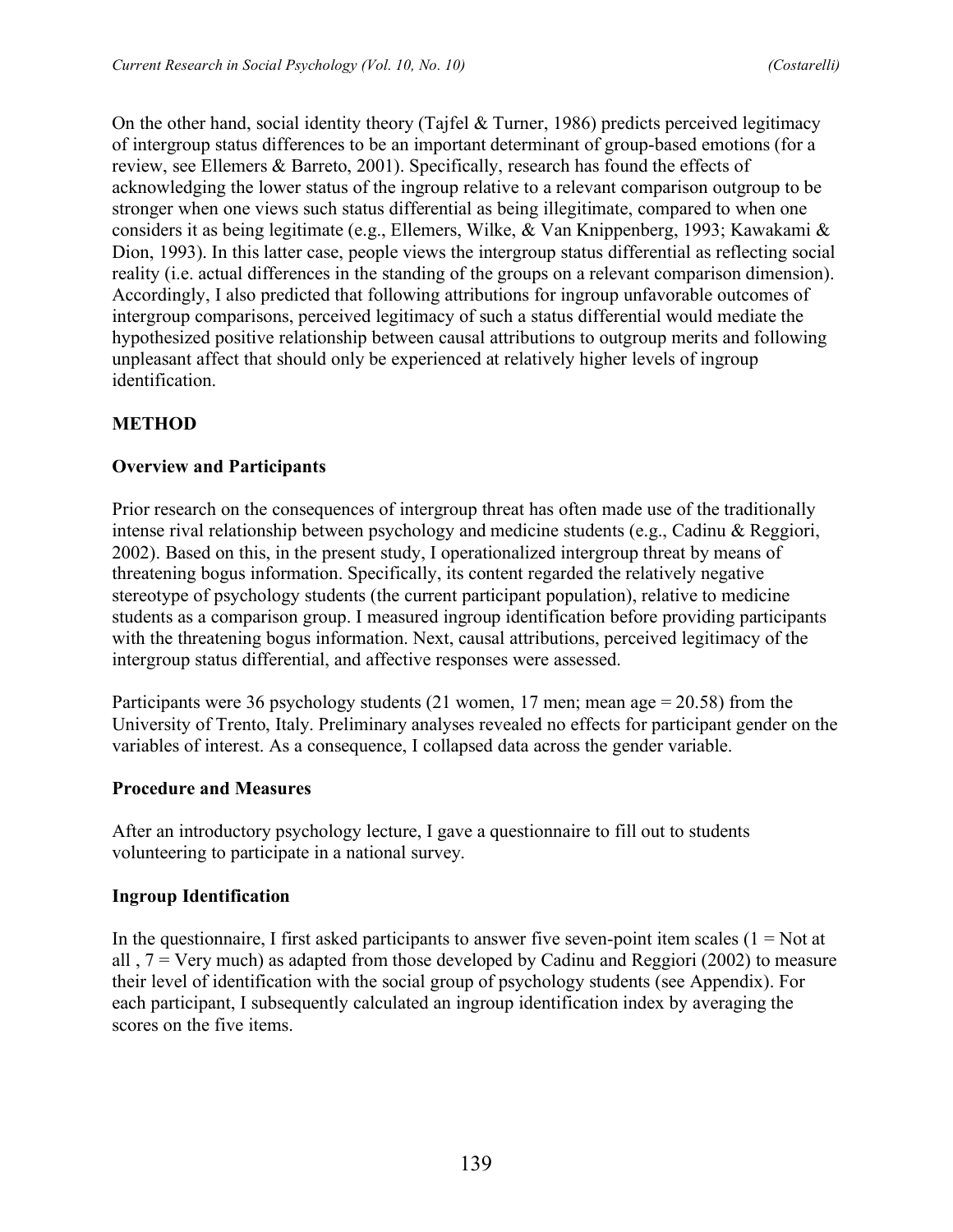#### **Threat Induction**

Next, in the questionnaire, I presented participants with the results of bogus research allegedly conducted by a governmental agency to investigate issues related to the academic achievements of psychology students (the ingroup). Specifically, I informed participants that the general public in their native country considered medicine students (the outgroup) to be superior to psychology students on a range of academic performance dimensions (i.e. average exam grades, time taken to complete the degree, and dropout number). The content of such bogus information was rooted in social reality: Indeed, people stereotypically view medicine students as being more academic, and thus more competent, than psychology students (Cadinu & Reggiori, 2002).

#### **Attributions**

I then assessed with respect to which target group participants made attributions for the ingroup unfavorable status. To this end, I asked participants to answer three items. They were: 1)  $1 =$ The reasons behind the facts emerging from the data reported above have much more to do with the limits and faults of psychology students than with the merits and qualifications of medicine students,  $7 =$ The reasons behind the facts emerging from the data reported above have much more to do with the merits and qualifications of medicine students than with the limits and faults of psychology students; 2)  $1 =$  The data reported above mirror much more the limits and faults of psychology students than the merits and qualifications of medicine students,  $7 =$ The data reported above mirror much more the merits and qualifications of medicine students than the limits and faults of psychology students; and 3)  $1 =$  The data reported above stem much more from the limits and faults of psychology students than from the merits and qualifications of medicine students,  $7 =$ The data reported above stem much more from the merits and qualifications of medicine students than from the limits and faults of psychology students. Based on the theoretical rationale underlying my first hypothesis (see Introduction), the predicted effects of acknowledging ingroup unfavorable outcomes of intergroup comparisons should be stronger when such outcomes are perceived as being rooted in outgroup superiority rather than in mere ingroup limitations. Accordingly, for each participant, I aggregated the scores on the above three items by averaging them such that higher scores on the aggregated measure reflect more outgroup (superiority) attributions for the ingroup unfavorable outcome of social identity threatening intergroup comparison.

#### **Legitimacy**

I next assessed perceived legitimacy of the intergroup status differential. To this end, for each participant, I aggregated the scores on three seven-point item scales (1 = Not at all,  $7 = \text{Verv}$ ) much) by averaging them. The items were: 1) It is justified that medicine students have a higher prestige than psychology students; 2) It is not just that medicine students have a higher prestige than psychology students (reverse scored); and 3) Medicine students can legitimately lay claim to have a higher prestige than psychology students.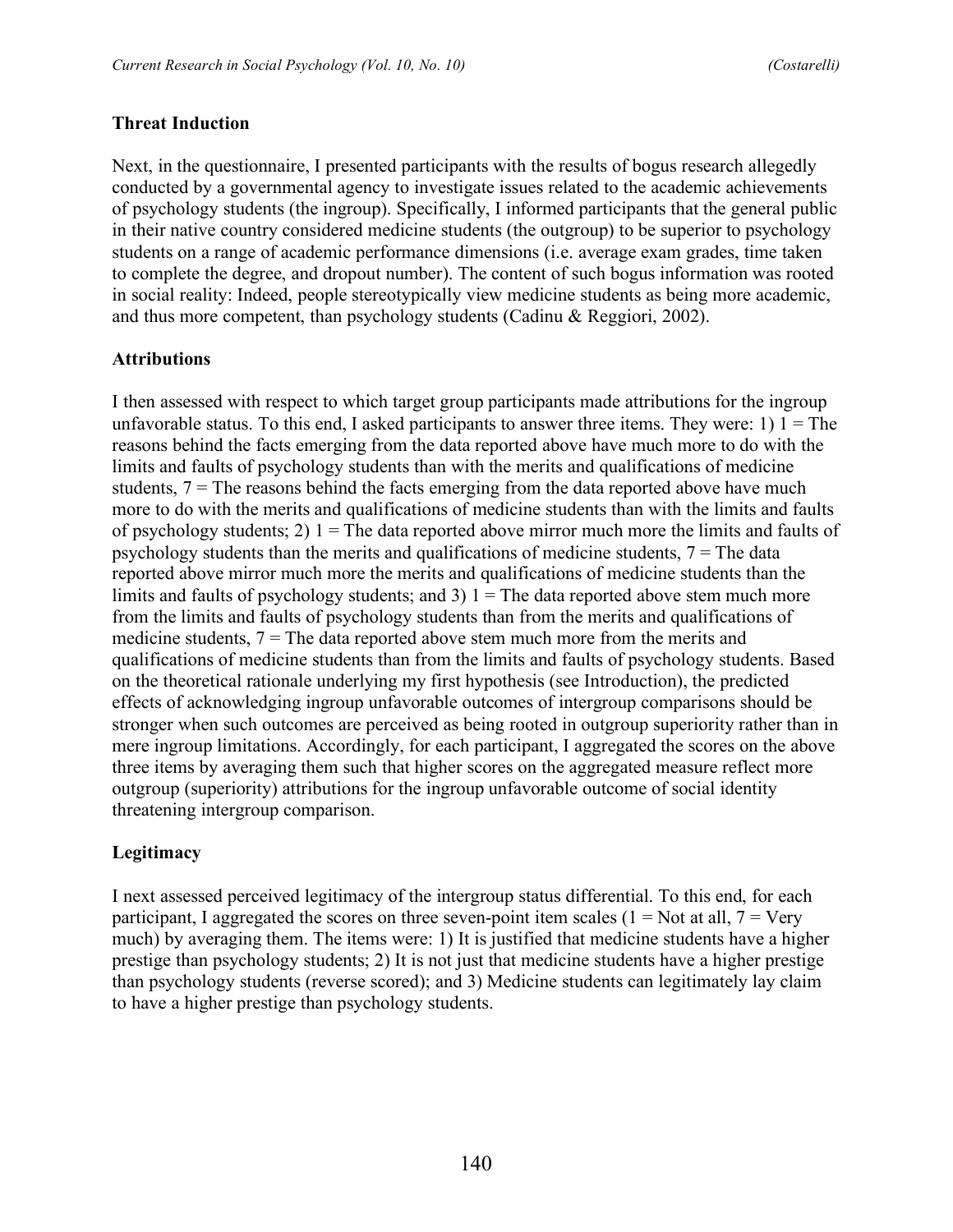## **Affective Responses**

Then, I administered participants a series of seven-point positive and negative items scales  $(1 =$ Not at all, 7 = Very much) taken from the Positive Affect Negative Affect Schedule (PANAS: Watson, Clark, & Tellegen, 1988). The positive affect items were: active, enthusiastic, excited, inspired, interested, proud. The negative affect items were: tense, distressed, irritable, nervous, jittery. For each participant, I subsequently calculated a positive affect index and a negative affect index by averaging the scores on the respective items.

Finally, in the questionnaire, I asked participants to indicate their gender. After all participants had completed the questionnaire, I debriefed and thanked them.

# **RESULTS**

The current study involved only single mean contrasts. Accordingly, the probability of making a Type I error per contrast (experimentwise error rate) is the traditional alpha level 0.05 (cf. Kirk, 1995). Thus, after applying a Bonferroni correction factor to the reported t-tests by dividing the employed alpha level (0.05) by the maximum number of mean contrasts that are conducted (1) the experimentwise error rate is also 0.05. In preliminary analyses, I checked whether I could rule out the possibility that ingroup identification influenced causal attributions and legitimacy of the intergroup status differential. Indeed, correlational analysis showed that ingroup identification was not influential on these two variables,  $rs < 0.20$ ,  $ps > 0.29$ . I then constructed the multi-item measures as indicated earlier (see Method, Procedure and Measures).

A principal components analysis of the affective items taken from the PANAS scale replicated the two factor structure reported by the scale authors (Watson et al., 1988). Accordingly, I calculated separate measures of positive and negative affect. Consistent with the notion that positive and negative affect are independent dimensions (cf. Warr, Barter, & Brownbridge, 1983), the positive and negative affect measures were uncorrelated,  $r = .26$ ,  $p < .23$ . This provided the basis for the decision to conduct parallel analyses for both types of affective responses separately.

The descriptive results are in Table 1. As shown by the respective scale means, overall, both ingroup identification and negative affect are low. This may have been the case because characterizing the ingroup as people simply sharing with the participants the study major may not have had as strong an impact on the related social identity and affective psychological processes investigated in the current study as a different ingroup characterization would have. Despite this apparent effect size decreasing problem, I proceeded with hypothesis testing.

|                                              | M    | <b>SD</b> | Cronbach Alpha |
|----------------------------------------------|------|-----------|----------------|
| Ingroup identification                       | 3.82 | 0.99      | .74            |
| <b>Attributions</b>                          | 3.85 | 0.81      | .68            |
| Legitimacy of intergroup status differential | 3.84 | 0.37      | .78            |
| Positive affect                              | 4.67 | 1.50      | .84            |
| Negative affect                              | 1.36 | 0.97      | 92             |

**Table 1 Means, Standard Deviations, and Cronbach Alpha for Study Variables**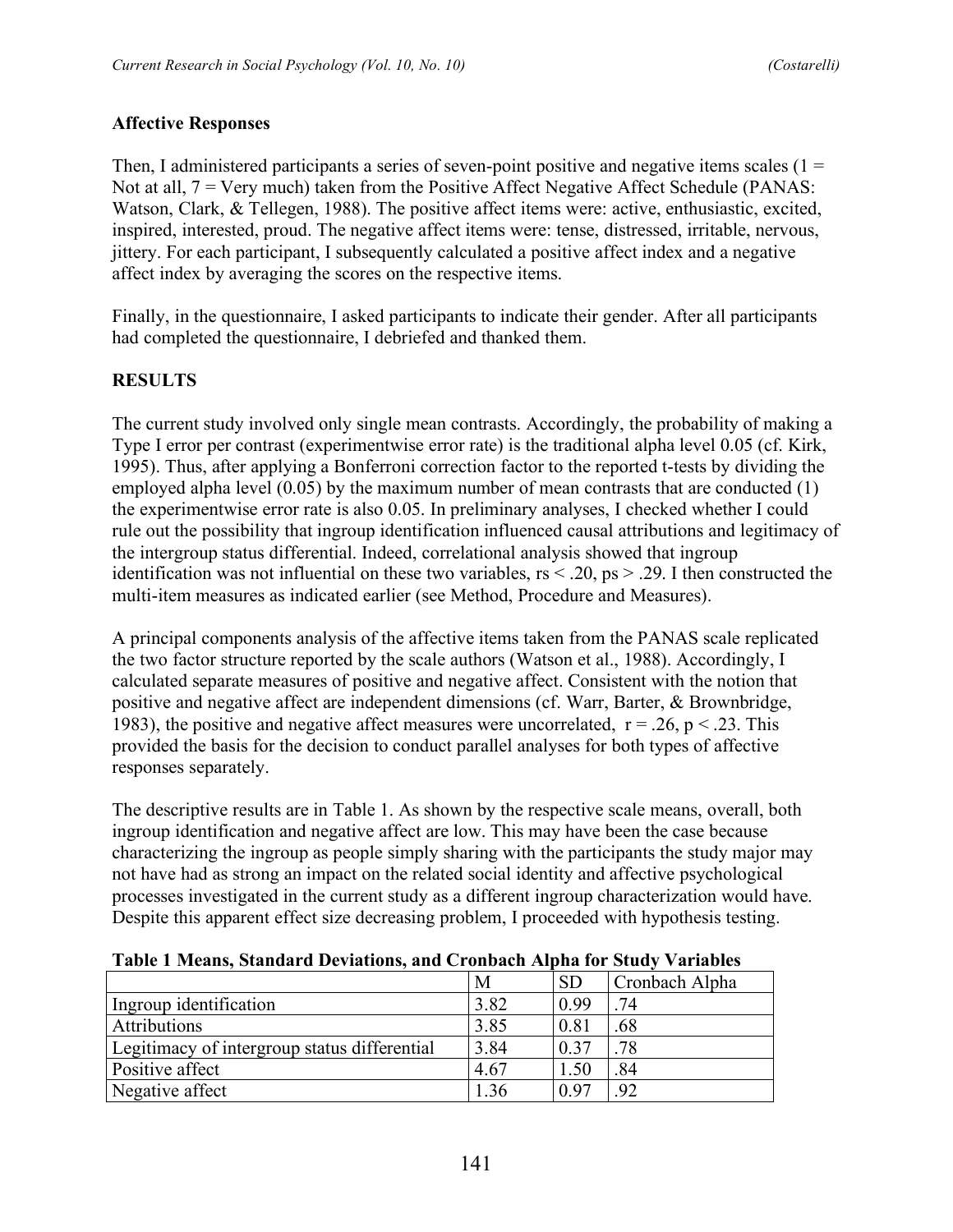I expected that ingroup identification would moderate the impact of causal attributions upon reported affect. I assessed the moderating effects of ingroup identification using moderated hierarchical regression analysis. To this end, following the suggestion of Aiken and West (1991), I first computed mean centered scores for ingroup identification and outgroup attributions. Then I entered these scores into Step 1 of a hierarchical multiple regression model, and their interaction term into Step 2. I tested this model first with positive affect, and then with negative affect, as the dependent variable.

These analyses yielded only main effects of causal attributions on positive affect,  $t = -2.13$ ,  $p <$ .05. The more the participants attributed to the (merits of the) outgroup the ingroup unfavorable status, the less positive their following affect (Beta = -.40). More important, I also found the expected interaction effect of ingroup identification and causal attributions on both positive affect (t = -2.60, p < .05) and negative affect (t = 2.15, p < .05). As the signs of the respective regression coefficients indicate (see Method, Procedure and Measures, Attributions) to the extent that both ingroup identification and outgroup attributions increased, subsequent experienced affect became less positive (Beta =  $-.64$ ) and more negative (Beta =  $.46$ ).

## **Mediational Analysis**

Further analyses tested the hypothesis that, following the attributions made for ingroup unfavorable outcomes of intergroup comparisons, to the extent that ingroup identification was stronger, perceived legitimacy of such a status differential should mediate the hypothesized relationship between experienced unpleasant affect and the outgroup attributions made for such a status differential. To this end, I used the procedure indicated by Baron and Kenny (1986). Because of the relatively small sample size, I conducted and then compared the results of two separate sets of mediational analyses, one for relatively lower ingroup identifiers and one for relatively higher identifiers. I identified these two groups by splitting the sample on the median of the ingroup identification measure  $(= 3.5)$  in order to create lower  $(M = 3.03)$  and higher  $(M = 1.5)$ 4.62) ingroup identification groups,  $F(1, 35) = 48.87$ ,  $p < .0001$ .

In the higher identification group, in line with predictions, to the extent that outgroup attributions for the ingroup unfavorable status were stronger, reported affect was less positive (Beta  $=$  -.58, t  $= -2.36$ ,  $p < .05$ ) and more negative (Beta = .52, t = 2.03, p < .05). Additionally, I found a significant effect of outgroup attributions (the predictor) on legitimacy (the mediator),  $t = 2.07$ , p  $\leq$  0.05. To the extent that outgroup attributions for the ingroup unfavorable status were stronger, higher ingroup identifiers perceived the outcome of such a status differential as being more legitimate (Beta = .50). Concerning negative affect, when I controlled for legitimacy by entering it into the regression model, the path from legitimacy to negative affect was highly significant (Beta = .96,  $t = 10.62$ ,  $p < .001$ ). However, the previously observed direct path from outgroup attributions to negative affect (as reported above) was no longer reliable (Beta = .04, t = 0.40, p > .70). As regards positive affect, I found the path from legitimacy to positive affect to be nonsignificant (t = -0.04, p > .97). This null finding may be due to the fact that negative affect is more ego involving, compared with positive affect (Collins, 1996).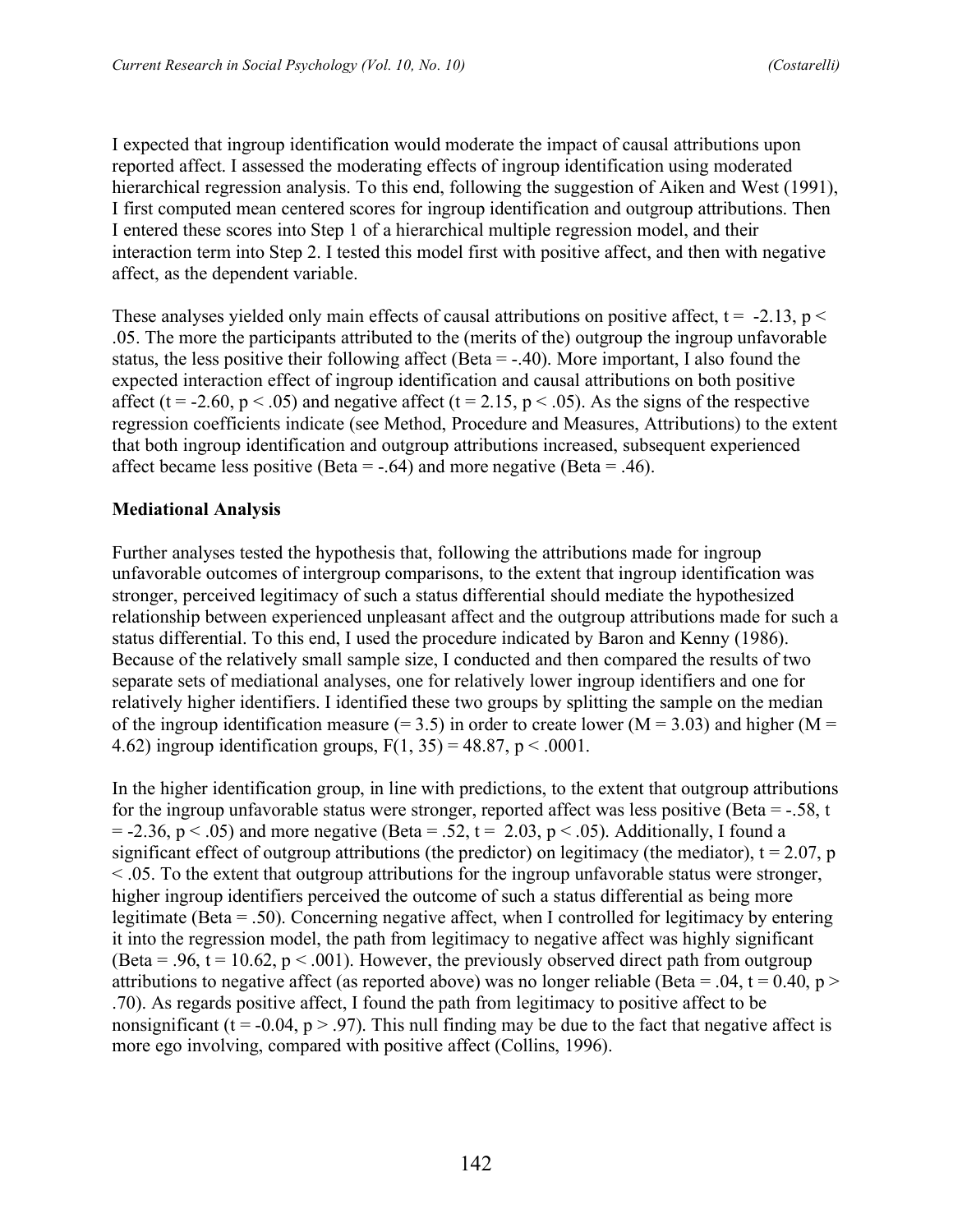For relatively lower identifiers, the regression of causal attributions on legitimacy was not significant (Beta = .45, t = 1.68,  $p > 0.12$ ), and the respective paths from legitimacy to both positive and negative affect were not reliable either (ts < | $1.66$ |, ps > .13).

## **DISCUSSION**

The present study explores the effects of intergroup causal attributions as moderated by ingroup identification on the affective states elicited by social identity threatening intergroup comparisons. For people under such conditions, on the basis of prior research, I expected that affect unpleasantness is positively correlated with attributions to outgroup merits but only to the extent that ingroup identification is strong. Furthermore, I predicted that perceived legitimacy of the status differential mediates such relationship. Overall, results involving two distinct measures of experienced affect revealed convergent support for the hypothesized pattern.

These findings are in line with other theoretical and empirical work. Concerning the attributional aspect of the presented evidence, on the theoretical level the current results validate previous construals of causal attributions as important moderators of the subjective experience of social life (e.g., Weiner, 1985, 1986, 1995). On the empirical level, these findings are consistent with evidence from prior work on the group serving attributional biases. This line of research has shown that such biases lead people to make external rather than internal attributions, but only to the extent that people perceive the acts of ingroup members as reflecting negatively on the ingroup as a whole (for a review, see Hewstone, 1990). In addition, the present findings are also in line with empirical work on the negative affective impact of attributions for relatively negative outcomes of interpersonal comparisons (e.g., McFarland & Ross, 1982; Miller & Ross, 1975; Weiner, Russell, & Lerman, 1979). Finally, the present finding that internal attributions for relatively negative outcomes of intergroup comparisons can elicit unpleasant affect is conceptually consistent with a particularly robust result found in the literature: The positive correlation between internal attributions made for the relatively negative performance of the ingroup and perceived legitimization of the resulting intergroup status differential (for a discussion, see Schmitt & Branscombe, 2002). As regards the presented evidence concerning the moderating role of ingroup identification on the relationship between attributional internality and unpleasant affect, these findings are consistent with previous research showing the broad range power of ingroup identification to moderate affective reactions to situations where the value of the ingroup is threatened (e.g., Costarelli & Palmonari, 2003; Costarelli & Callà, 2004; Costarelli, in press; for reviews, see Branscombe et al., 1999; Ellemers et al., 2002).

However, it is also important to note the aspects of difference of the current study from previous research. Specifically, I focused neither on the historical negative actions of ingroup members (e.g., Doosje & Branscombe, 2003) nor on the negative acts of individual ingroup members (e.g., Taylor & Jaggy, 1974). In contrast, the novelty of the current study is twofold. First, the present work focused on the attributions made for the stereotypically worse performance of the ingroup, compared to a relevant outgroup. Additionally, in this investigation, I considered attributions as independent rather than dependent variables as in prior research on intergroup attributions (for a review, see Hewstone, 1990).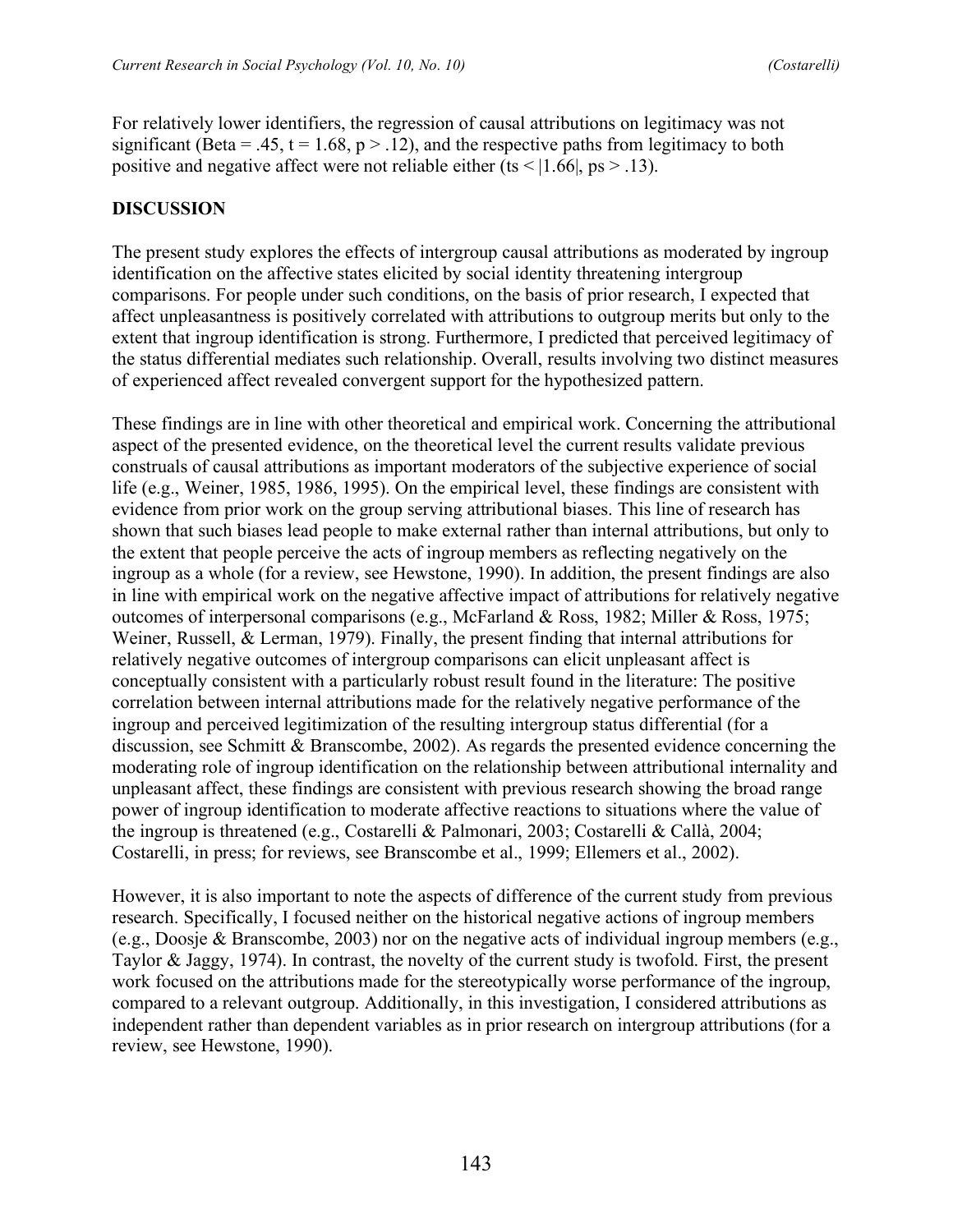Despite calls for more empirical work (e.g., Ouwerkerk and Ellemers, 2002; Hewstone, 1990), to date the potential role of causal attribution processes in intergroup relations has been relatively underresareched. To my knowledge, no prior work has demonstrated the affective consequences of ingroup identification as a moderator of the effects exerted by the locus of the cause dimension of intergroup attributions in social identity threatening contexts. Thus, taken together, the evidence I presented in this investigation is of some importance. First, the current finding that causal attributions for the ingroup stereotypically negative outcomes of social comparison in intergroup contexts are associated with unpleasant affect adds to the extant literature. Specifically, it does so by extending to the research area of intergroup relations previous individualistic evidence obtained in the area of the self (e.g., McFarland & Ross, 1982). Moreover, the moderating role of ingroup identification on such relationship between causal attributions at the group level and unpleasant affect also contributes to the literature. Specifically, it does so by further shedding light on the important psychological role played by ingroup identification for processes that take place in those contexts where social identity value is at stake.

Clearly, a major limitation of these findings is that they are based on a single condition study. Thus, one cannot rule out the possibility that the results may depend on the order of scale completion. In addition to orthogonally varying order of scale completion, future research should manipulate causal attributions as a stronger test of the pattern of results which I predicted and found in this study. An additional, notable limitation of this work is that I split the research sample on the median of the ingroup identification score to identify relatively lower and higher ingroup identifiers in spite of the fact that the ingroup identification score distribution was positively skewed: Thus, lower and higher identifiers were in fact rather somewhat lowly identified with the ingroup, as indicated by the sample median on the identification score (3.5) being below the respective scale midpoint (4). Given these non-normal score distributions, use of non-parametric statistics would have been more appropriate (although my finding statistically significant differences by using the more conservative, parametric tests actually argues for, rather than against, the tenability of the current findings). I therefore acknowledge that some inferences may have resulted from the methodology used rather than the underlying psychological processes. One should thus take with caution the current findings and further research should ascertain their empirical tenability.

A final note is in order as regards some promising avenues for follow up research on the processes that were investigated in the current study. Specifically, I would point at the potential role played by other key attributional dimensions. Indeed, attributional stability and controllability are very likely to moderate the processes shown in the current study: Both factors reflect the general acknowledgement of a given outcome of individual or group behavior as being rooted in social reality. Specifically, first, from the standpoint of individual group members attributional stability for outcomes of group behavior reflects a key perception in this latter processes: The degree to which group membership will affect own performance outcomes in the future. Consistent with this construal, research has shown that attributional stability is of critical importance for understanding the self relevant implications of attributions for the outcomes of relative group performance made by group members (e.g., Ellemers, Van Rijswijk, Roefs, & Simons, 1997; see also Schmitt & Branscombe, 2002).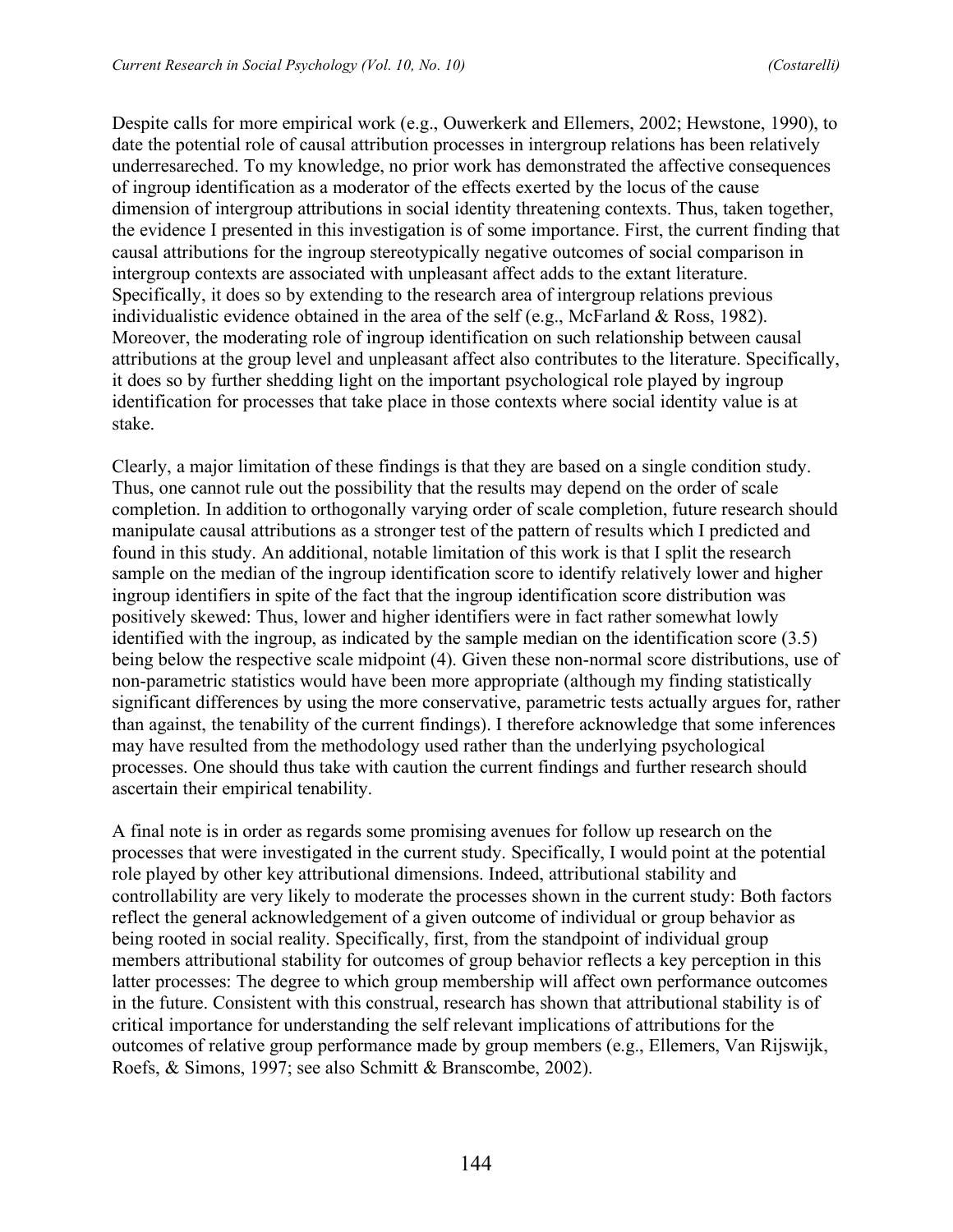Furthermore, concerning attributional controllability, it is important to underline that people are likely to view social group membership as a stable attribute: This is the case because the difficult enterprise of changing own standing on this attribute will require considerable time and energy (cf. Arnkelsson & Smith, 2000). Efficacy based approaches to wellbeing view the latter state as importantly influenced by the perception of control over own outcomes (e.g., Bandura, 1997). Consistent with these theoretical perspectives, for experimental scenarios involving perceptions of the social status of the research participants, unpleasant affect should therefore be a very likely byproduct. Clearly, future investigations need explore the empirical tenability of all of these speculations.

### **REFERENCES**

Aiken, L. S., & West, S. G. (1991). Multiple Regression: Testing and interpreting interactions. Newbury park, CA: Sage.

Arnkelsson, G. B., & Smith, W. P. (2000). The impact of stable and unstable attributes on ability assessment in social comparison. Personality and Social Psychology Bulletin, 26, 936-947.

Bandura, A. (1997). Self Efficacy: The Exercise of Control. New York: W. H. Freeman.

Baron, R. M., & Kenny, D. A. (1986). The moderator-mediator variable distinction in social psychological research: Conceptual, strategic, and statistical considerations. Journal of Personality and Social Psychology, 51, 1173-1182.

Branscombe, N. R., Ellemers, N., Spears, R., & Doosje, B. (1999). The context and content of social identity threat. In N. Ellemers, R. Spears, & B. Doosje (Eds.), Social identity context, commitment, content (pp. 35-58). Blackwell: London.

Breakwell, G. M. (1986). Coping with threatened identities. New York: Methuen.

Brewer, M. B., & Brown, R. J. (1998). Intergroup relations. In D. T. Gilbert, S. T. Fiske, & G. Lindzey (Eds.), The Handbook of Social Psychology (pp. 554-594). Boston, MA: McGrawHill.

Brewer, M. B., & Kramer, R. M. (1985). Choice behaviour in social dilemmas: Effects of social identity, group size, and decision framing. Journal of Personality and Social Psychology, 50, 543-549.

Cadinu, M., & Reggiori, C. (2002). Discrimination of a low status outgroup: the role of ingroup threat. European Journal of Social Psychology, 32, 501-515.

Collins, R. L. (1996). For better or worse: The impact of upward social comparison on self evaluation. Psychological Bulletin, 119, 51-69.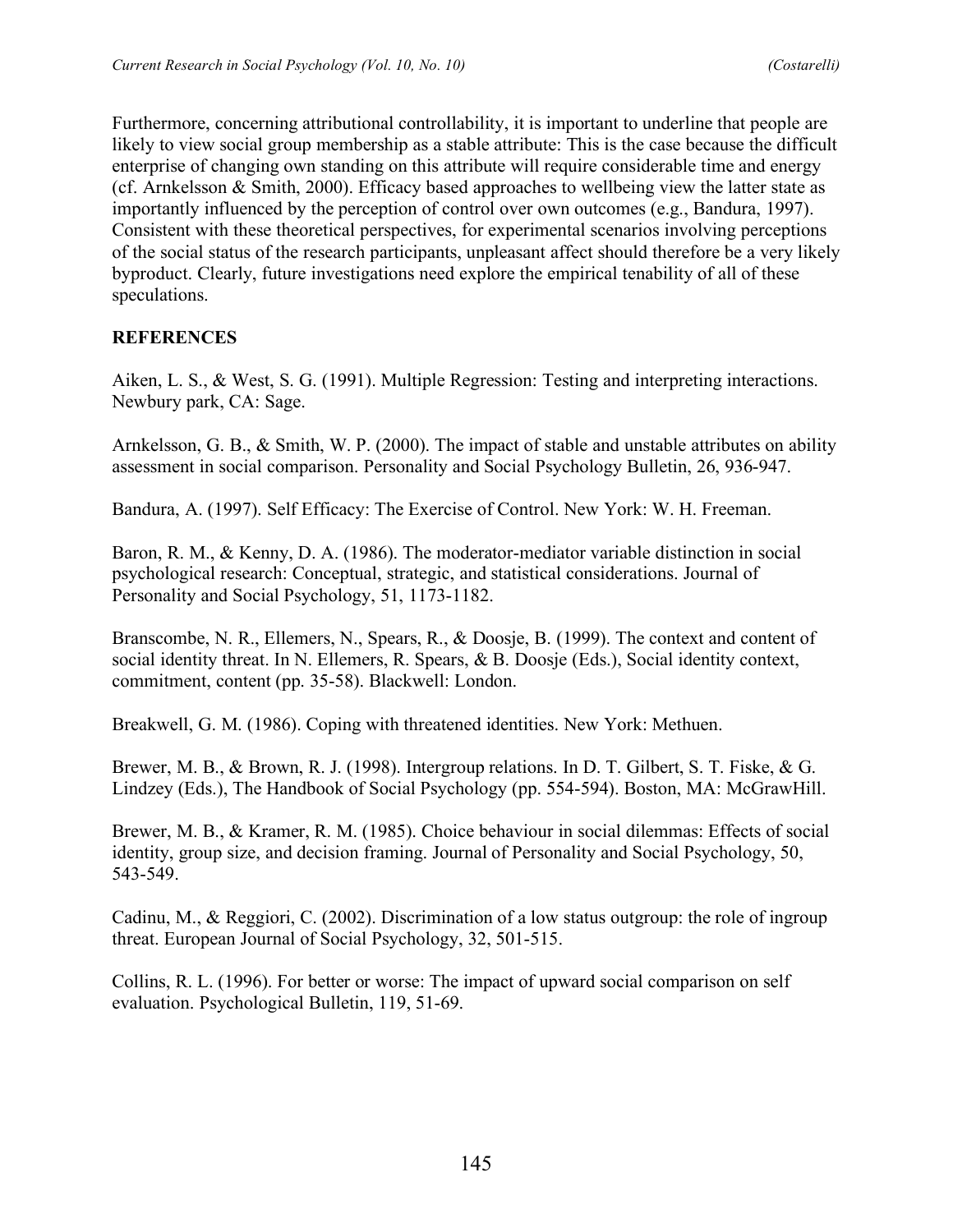Costarelli, S. (2003). Muzafer Sherif: norme sociali, gruppi sociali elementari e conflitti tra gruppi (Muzafer Sherif: Social norms, basic social groups, and intergroup conflict). In A. Palmonari & N. Cavazza (Eds.), Ricerche e protagonisti della Psicologia Sociale (Outstanding research and researchers in Social Psychology) (pp. . 89-112). Bologna: Il Mulino.

Costarelli, S. (in press). Affective responses to own violations of ingroup norms: The moderating role of norm salience. European Journal of Social Psychology.

Costarelli, S., & Callà, R. M. (2004) Self-directed negative affect: The distinct roles of ingroup identification and outgroup derogation. Current Research in Social Psychology, 10(2), 13-27.

Costarelli, S., & Palmonari, A. (2003). Ingroup ambivalence and experienced affect: The moderating role of social identification. European Journal of Social Psychology, 33, 813-821.

Doosje, B., & Branscombe, N. R. (2003). Attributions for the negative historical actions of a group. European Journal of Social Psychology, 33, 235-248.

Ellemers, N., & Barreto, E. (2001). The impact of relative group status: Affective, perceptual, and behavioural consequences. In R. Brown & S. Gaertner, (Eds.), The Blackwell Handbook of Social Psychology. (Vol. 4, pp. 324-343). Oxford: Blackwell.

Ellemers, N., Kortekaas, P., & Ouwerkerk, J. (1999). Self categorization, commitment to the group and social self esteem as related but distinct aspects of social identity. European Journal of Social Psychology, 28, 371-398.

Ellemers, N, Spears, R., & Doosje, B. (2002). Self and social identity. Annual Review of Psychology, 53, 161-186.

Ellemers, N., Van Rijswijk, W., Roefs, M., & Simons, C. (1997). Bias in intergroup perceptions: Balancing group identity with social reality. Personality and Social Psychology Bulletin, 23, 186-198.

Ellemers, N., Wilke, H., & Van Knippenberg, A. (1993). Effects of the legitimacy of low group or individual status on individual and collective identity and enhancement strategies. Journal of Personality and Social Psychology, 64, 766-758.

Goethals, G. R., & Darley, J. M. (1987). Social comparison theory: Self evaluation and group life. In . B. Mullen & G. R. Goethals (Eds.), Theories of Group Behaviour. (pp. 21-47). Springer Verlag: New York.

Hewstone, M. (1990). The ultimate attribution error? A review of the literature on intergroup causal attribution. European Journal of Social Psychology, 20, 311-335.

Kawakami, K., & Dion, K. L. (1993). The impact of salient self identities on relative deprivation and action intentions. European Journal of Social Psychology, 23, 525-541.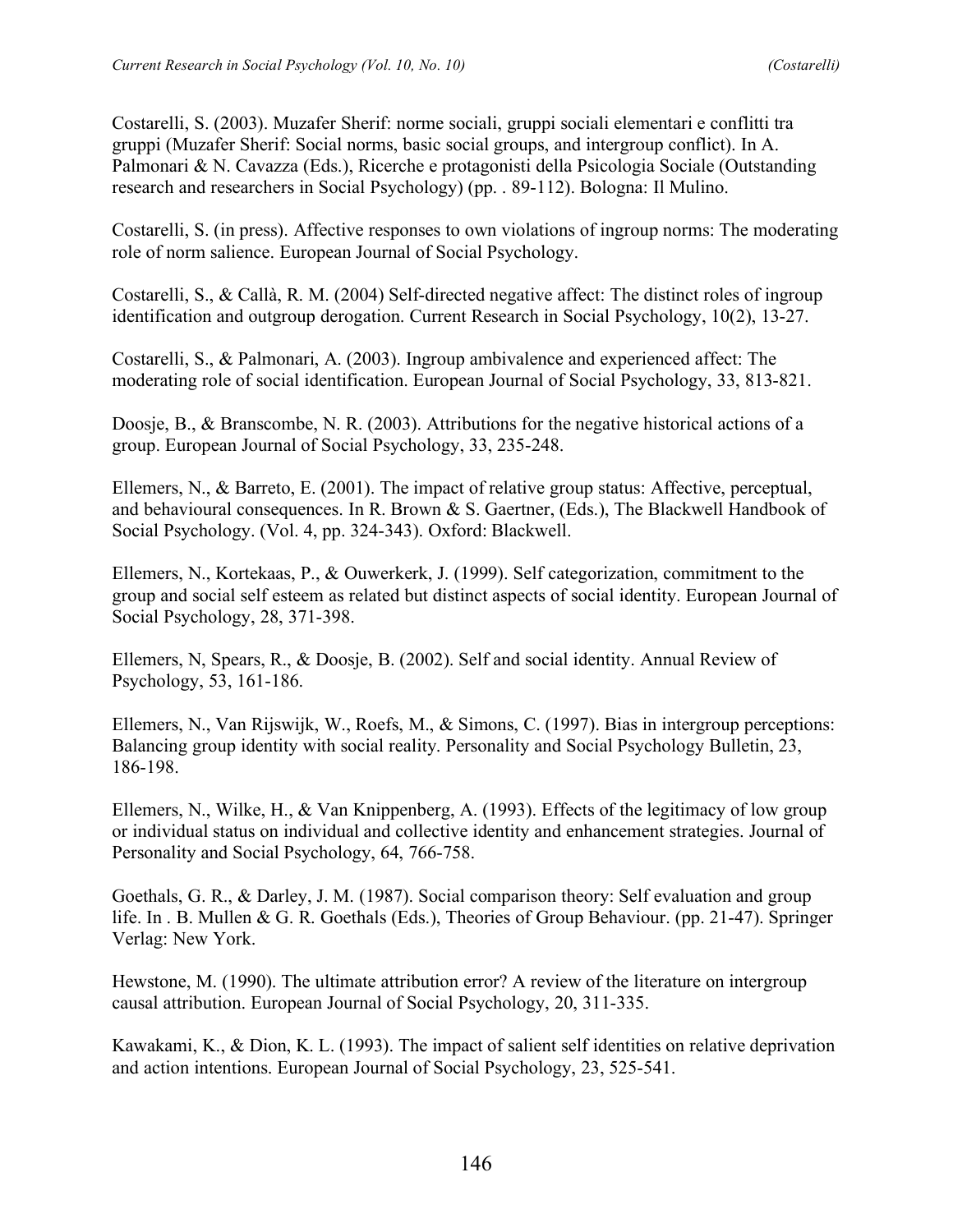Kirk, R. (1995). Experimental design: Procedures for the behavioural sciences. Pacific Grove, CA: Brooks/Cole.

Lang, P. J., Bradley, M. M., & Cuthbert, B. N. (1998). Emotion, motivation, and anxiety: Brain mechanisms and psychophysiology. Biological Psychiatry, 44, 1248-1263.

McFarland, C., & Buehler, R. (1995). Collective self esteem as a moderator of the frogpond effect in reactions to performance feedback. Journal of Personality and Social Psychology, 68, 1055-1070.

McFarland, C., & Ross, M., (1982). Impact of causal attributions on affective reactions to success and failure. Journal of Personality and Social Psychology, 43, 937-946.

Miller, D. M., & Ross, M. (1975). Self serving biases in the attribution of causality: Fact or fiction? Psychological Bulletin, 82, 213-225.

Ouwerkerk, J., & Ellemers, N. (2002). The benefits of being disadvantaged: performancerelated circumstances and consequences of intergroup comparisons. European Journal of Social Psychology, 32, 73-91.

Schmitt, M. T., & Branscombe, N. R. (2002). The meaning and consequences of perceived discrimination on disadvantaged and privileged social groups. European Review of Social Psychology, 12, 167-199.

Tajfel, H., & Turner, J. C. (1986). The social identity theory of intergroup behaviour. In S. Austin & W. G. Austin (Eds.), Psychology of intergroup relations (pp. 7-24). Chicago: NelsonHall.

Taylor, D. M., & Jaggi, V. (1974). Ethnocentrism and causal attribution in a South Indian context. Journal of CrossCultural Psychology, 5, 162-171.

Turner, J. C. (1978). Social categorization and social discrimination in the minimal group paradigm. In Tajfel, H. (Ed.), Differentiation between social groups: Studies in the social psychology of intergroup relations. London: Academic Press, 101-140.

Wann, D. L., & Branscombe, N. R. (1993). Sports fan: Measuring degree of identification with their team. International Journal of Sport Psychology, 24, 1-17.

Warr, P., Barter, J., & Brownbridge, G. (1983). On the independence of positive and negative affect. Journal of Personality and Social Psychology, 44, 644-651.

Watson, D., Clark, L. A., & Tellegen (1988). Development and validation of brief measures of positive and negative affect: The PANAS scales. Journal of Personality and Social Psychology, 54, 1063-1070.